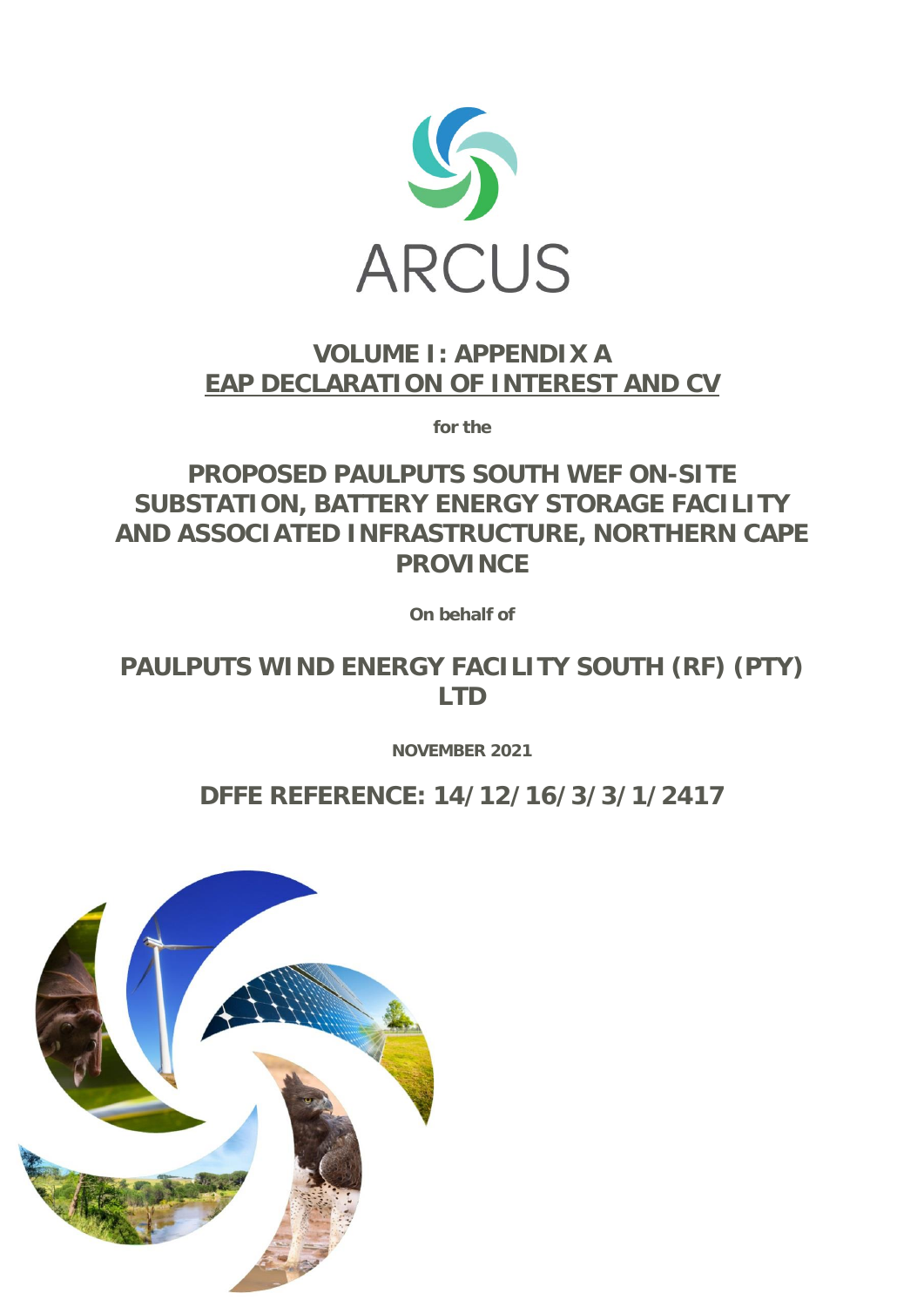Prepared By:

### **Arcus Consultancy Services South Africa (Pty) Ltd**

240 Main Road 1st Floor Great Westerford Rondebosch 7700

**T** +27 (0) 21 412 1529 l **E** paulputs@arcusconsulting.co.za **W** www.arcusconsulting.co.za

Registered in South Africa No. 2015/416206/07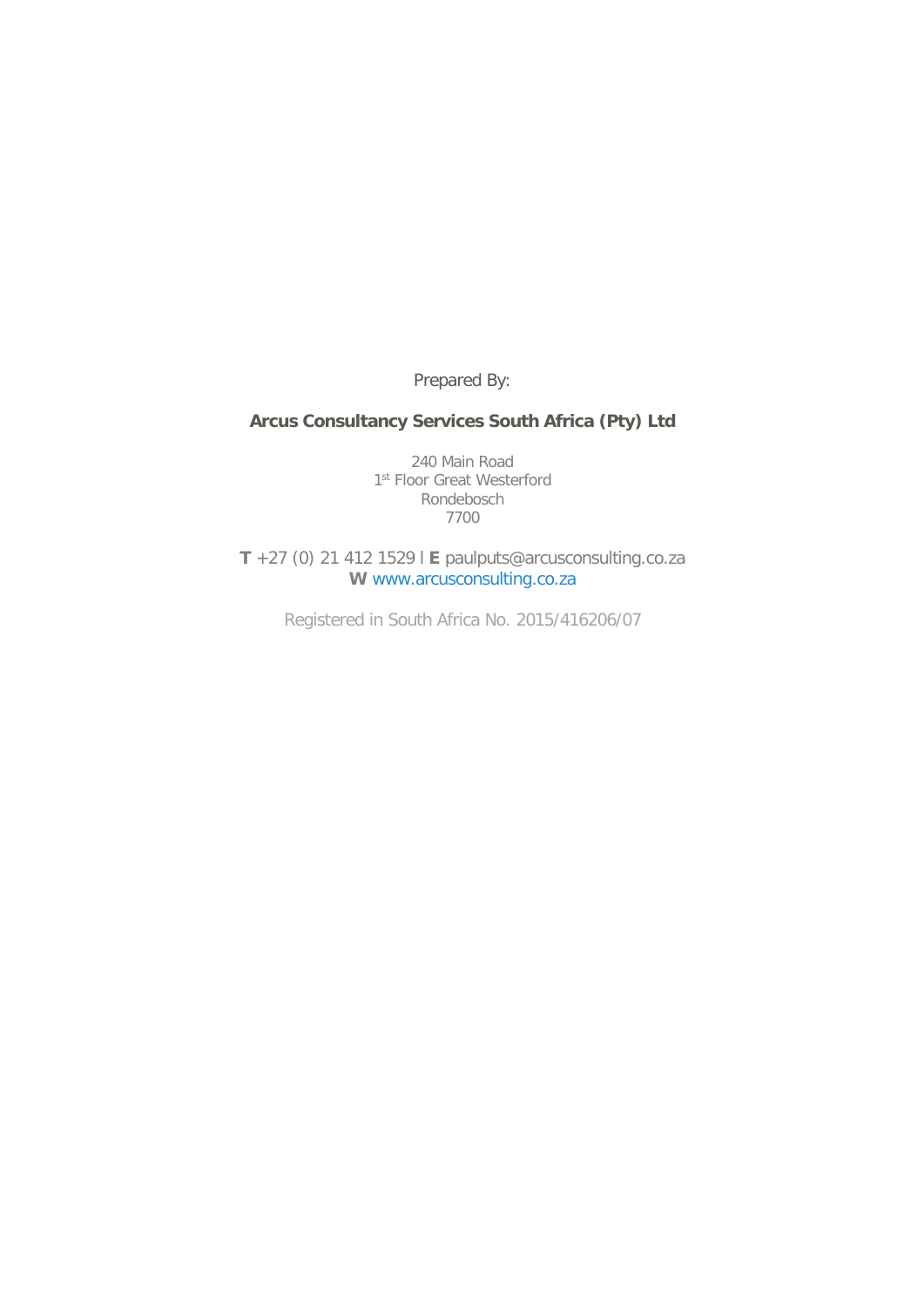

DETAILS OF THE ENVIRONMENTAL ASSESSMENT PRACTITIONER, DECLARATION OF INTEREST AND UNDERTAKING UNDER OATH

File Reference Number: NEAS Reference Number: DEA/EIA/ Date Received:

(For official use only)

Application for authorisation in terms of the National Environmental Management Act, Act No. 107 of 1998, as amended and the Environmental Impact Assessment (EIA) Regulations, 2014, as amended (the Regulations)

### **PROJECT TITLE**

PROPOSED PAULPUTS SOUTH WIND ENERGY FACILITY ON-SITE SUBSTATION, BATTERY ENERGY STORAGE FACILITY AND ASSOCIATED INFRASTRUCTURE, NORTHERN CAPE PROVINCE

**Kindly note the following:**

- 1. This form must always be used for applications that must be subjected to Basic Assessment or Scoping & Environmental Impact Reporting where this Department is the Competent Authority.
- 2. This form is current as of 01 September 2018. It is the responsibility of the Applicant / Environmental Assessment Practitioner (EAP) to ascertain whether subsequent versions of the form have been published or produced by the Competent Authority. The latest available Departmental templates are available at https://www.environment.gov.za/documents/forms.
- 3. A copy of this form containing original signatures must be appended to all Draft and Final Reports submitted to the department for consideration.
- 4. All documentation delivered to the physical address contained in this form must be delivered during the official Departmental Officer Hours which is visible on the Departmental gate.
- 5. All EIA related documents (includes application forms, reports or any EIA related submissions) that are faxed; emailed; delivered to Security or placed in the Departmental Tender Box will not be accepted, only hardcopy submissions are accepted.

**Departmental Details**

**Postal address:** Department of Environmental Affairs Attention: Chief Director: Integrated Environmental Authorisations Private Bag X447 Pretoria 0001 **Physical address**: Department of Environmental Affairs Attention: Chief Director: Integrated Environmental Authorisations Environment House 473 Steve Biko Road Arcadia

Queries must be directed to the Directorate: Coordination, Strategic Planning and Support at: Email: EIAAdmin@environment.gov.za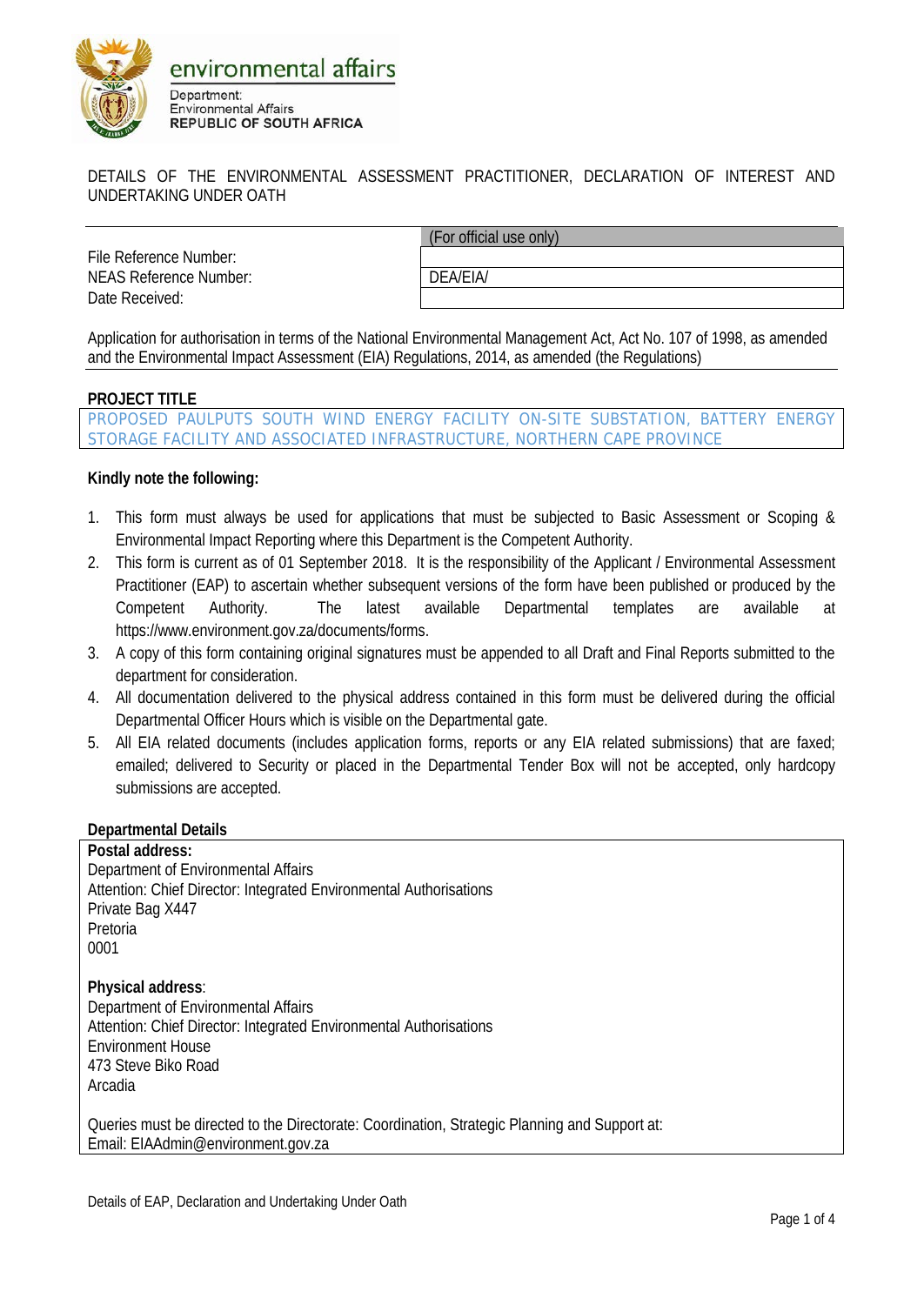### **1. ENVIRONMENTAL ASSESSMENT PRACTITIONER (EAP) INFORMATION**

| <b>EAP Company Name:</b>   | Arcus Consultancy Services South Africa (Pty) Ltd                   |       |             |      |
|----------------------------|---------------------------------------------------------------------|-------|-------------|------|
| B-BBEE                     | Contribution level (indicate 1                                      | 4     | Percentage  | 100% |
|                            | to 8 or non-compliant)                                              |       | Procurement |      |
|                            |                                                                     |       | recognition |      |
| EAP name:                  | Ashlin Bodasing                                                     |       |             |      |
| <b>EAP Qualifications:</b> | Bachelor of Social Science (Geography and Environmental Management) |       |             |      |
| Professional               | EAPASA 2020/780                                                     |       |             |      |
| affiliation/registration:  |                                                                     |       |             |      |
| Physical address:          | 240 Main Road, 1st Floor Great Westerford, Rondebosch, Cape Town    |       |             |      |
| Postal address:            | Same as above                                                       |       |             |      |
| Postal code:               | 7700                                                                | Cell: | 0763408914  |      |
| Telephone:                 | 0214121529                                                          | Fax:  |             |      |
| E-mail:                    | ashlinb@arcusconsulting.co.za                                       |       |             |      |

The appointed EAP must meet the requirements of Regulation 13 of GN R982 of 04 December 2014, as amended.

### **2. DECLARATION BY THE EAP**

I, \_Ashlin Bodasing\_\_\_\_\_\_\_\_\_\_\_\_\_\_\_\_\_\_\_\_\_\_\_\_\_\_\_\_\_\_\_\_\_, declare that –

| act as the independent environmental assessment<br>$\bullet$<br>practitioner in this application;<br>I have expertise in conducting environmental impact<br>$\bullet$<br>assessments, including knowledge of the Act, Regulations<br>and any guidelines that have relevance to the proposed<br>activity;<br>I will comply with the Act, Regulations and all other<br>$\bullet$<br>applicable legislation;<br>I will perform the work relating to the application in an<br>$\bullet$<br>objective manner, even if this results in views and findings<br>that are not favourable to the applicant;<br>I will take into account, to the extent possible, the matters<br>$\bullet$<br>listed in Regulation 13 of the Regulations when preparing<br>the application and any report relating to the application;<br>I undertake to disclose to the applicant and the<br>$\bullet$<br>Competent Authority all material information in my<br>possession that reasonably has or may have the potential<br>of influencing - any decision to be taken with respect to<br>the application by the Competent Authority; and - the<br>objectivity of any report, plan or document to be prepared<br>by myself for submission to the Competent Authority,<br>unless access to that information is protected by law, in<br>which case it will be indicated that such information exists<br>and will be provided to the Competent Authority;<br>$\bullet$ | the correctness of the information provided in the<br>(i)<br>reports;<br>the inclusion of comments and inputs from<br>(ii)<br>stakeholders and I&APs<br>(iii) the inclusion of inputs and recommendations from<br>the specialist reports where relevant; and<br>(iv) any information provided by the EAP to interested<br>and affected parties and any responses by the<br>EAP to comments or inputs made by interested<br>and affected parties. |
|-----------------------------------------------------------------------------------------------------------------------------------------------------------------------------------------------------------------------------------------------------------------------------------------------------------------------------------------------------------------------------------------------------------------------------------------------------------------------------------------------------------------------------------------------------------------------------------------------------------------------------------------------------------------------------------------------------------------------------------------------------------------------------------------------------------------------------------------------------------------------------------------------------------------------------------------------------------------------------------------------------------------------------------------------------------------------------------------------------------------------------------------------------------------------------------------------------------------------------------------------------------------------------------------------------------------------------------------------------------------------------------------------------------------------------------------|--------------------------------------------------------------------------------------------------------------------------------------------------------------------------------------------------------------------------------------------------------------------------------------------------------------------------------------------------------------------------------------------------------------------------------------------------|
| I will perform all obligations as expected from an                                                                                                                                                                                                                                                                                                                                                                                                                                                                                                                                                                                                                                                                                                                                                                                                                                                                                                                                                                                                                                                                                                                                                                                                                                                                                                                                                                                      |                                                                                                                                                                                                                                                                                                                                                                                                                                                  |
| environmental assessment practitioner in terms of the<br>Regulations; and                                                                                                                                                                                                                                                                                                                                                                                                                                                                                                                                                                                                                                                                                                                                                                                                                                                                                                                                                                                                                                                                                                                                                                                                                                                                                                                                                               |                                                                                                                                                                                                                                                                                                                                                                                                                                                  |
| I am aware of what constitutes an offence in terms of<br>$\bullet$<br>Regulation 48 and that a person convicted of an offence<br>in terms of Regulation 48(1) is liable to the penalties as<br>contemplated in Section 49B of the Act.                                                                                                                                                                                                                                                                                                                                                                                                                                                                                                                                                                                                                                                                                                                                                                                                                                                                                                                                                                                                                                                                                                                                                                                                  |                                                                                                                                                                                                                                                                                                                                                                                                                                                  |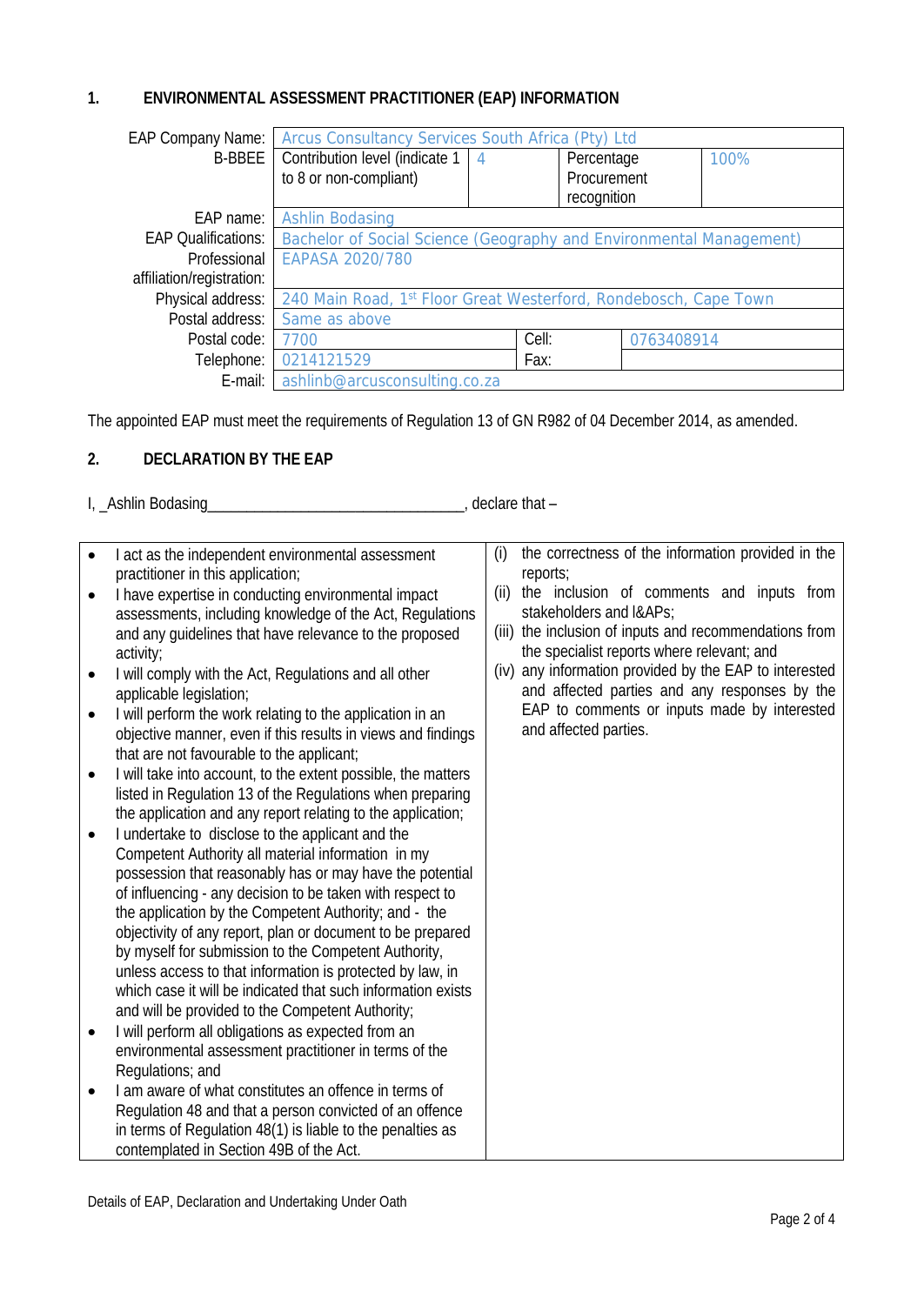### Disclosure of Vested Interest (delete whichever is not applicable)

- I do not have and will not have any vested interest (either business, financial, personal or other) in the proposed  $\bullet$ activity proceeding other than remuneration for work performed in terms of the Regulations;
- I have a vested interest in the proposed activity proceeding, such vested interest being:  $\bullet$

Rocksin

Signature of the Environmental Assessment Practitioner

Arcus Consultancy Services South Africa (Pty) Ltd

Name of Company:

 $17|11|2021$ 

Date

#### $3.$ UNDERTAKING UNDER OATH/ AFFIRMATION

swear under oath / affirm that all the information submitted I, Ashlin Bodasing or to be submitted for the purposes of this application is true and correct.

Accesing

| Signature of the Environmental Assessment Practitioner |                                                                                              |
|--------------------------------------------------------|----------------------------------------------------------------------------------------------|
| Arcus Consultancy Services South Africa (Pty) Ltd      |                                                                                              |
| Name of Company                                        | (Commissioner of Oaths ex Officio)<br>FRIEDMAN                                               |
| 17  12021                                              |                                                                                              |
| Date                                                   | Advocate of the High Court<br>Advocate<br>of South Africa<br>81 Maude Street, Sandton<br>201 |
| Signature of the Commissioner of Oaths                 | $\sqrt{2}$                                                                                   |

17 NOVEMBER 2021

Date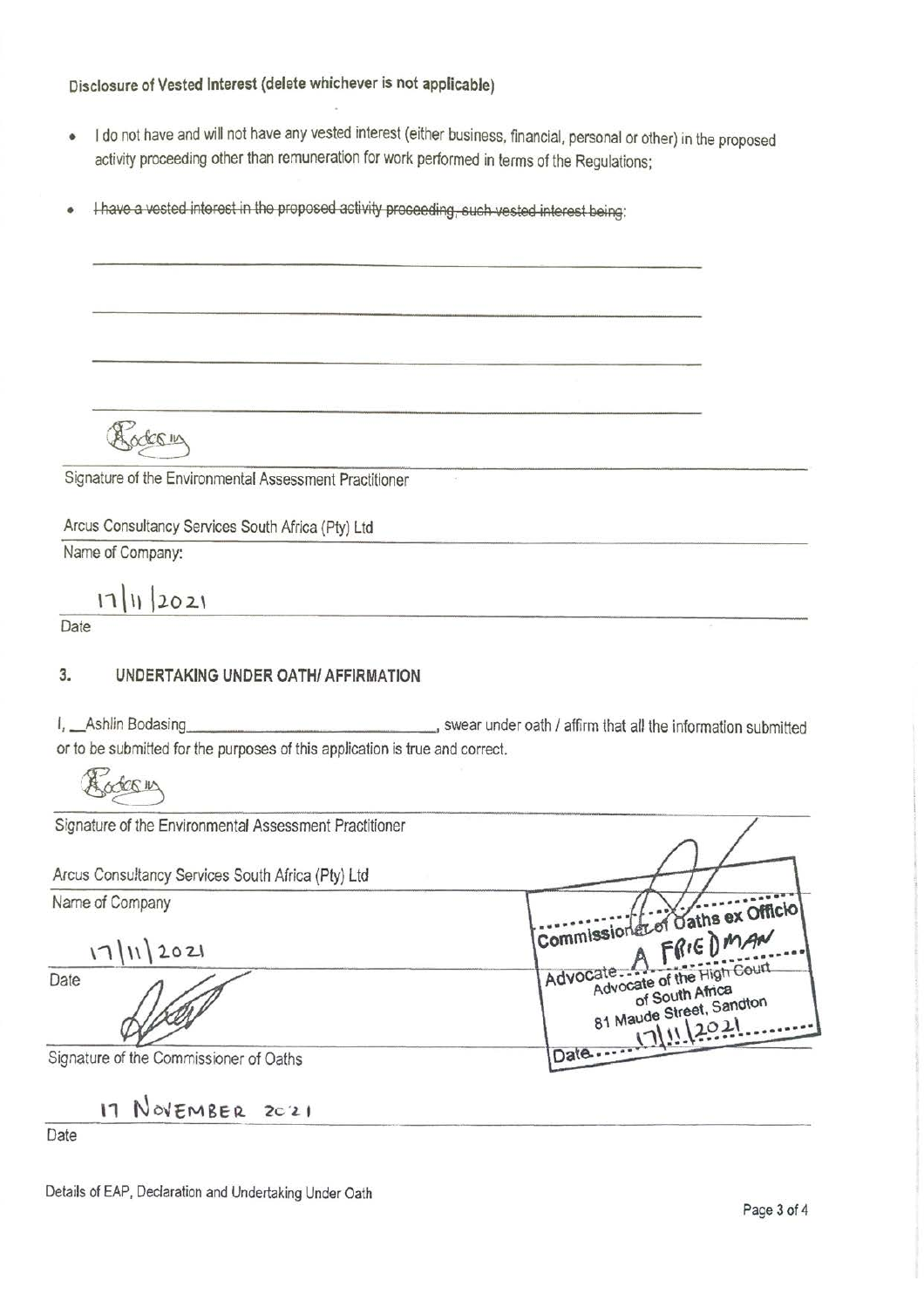# **Ashlin Bodasing Technical Director and Environmental Assessment** Practitioner



Email: ashlinb@arcusconsulting.co.za Tel: +27 (0) 21 412 1529

| Specialisms |  |  |  |
|-------------|--|--|--|
|-------------|--|--|--|

- Environmental Impact Assessments
	- Environmental Management Plans
	- Environmental Feasibility Studies
	- Environmental Due Diligence and Compliance
	- Client Relationship Management

Summary of **Experience** Ashlin Bodasing is a Technical Director at Arcus Consultancy Services South Africa (Pty) Ltd. She manages the Arcus South African office and the team based in Cape Town. Having obtained her Bachelor of Social Science Degree (Geography and Environmental Management) from the University of Kwa-Zulu Natal; she has over fourteen years' experience in the environmental consulting industry in southern Africa. She has gained extensive experience in the field of Integrated Environmental Management, environmental impact assessments and public participation. She has also been actively involved in a number of industrial and infrastructural projects, including electricity power lines and substations; road and water infrastructure upgrades and the installation of telecommunication equipment, green and brown field coal mines, as well as renewable energy facilities, both wind and solar. Ashlin has excellent Project Management experience and has gained major project experience in the development of Environmental Impact Assessments, Environmental Management Plans and the monitoring of construction activities. Her areas of expertise include project management, environmental scoping and impact assessments, environmental management plans, environmental compliance monitoring and environmental feasibility studies. Experience also includes International Finance Corporation Performance Standards and World Bank Environmental Guidelines environmental due diligence reviews. She has worked in Mozambique, Namibia, Botswana, Lesotho and Zimbabwe.

| <b>Professional</b> | $2017 -$ Present | - Technical Director, Arcus Consultancy Services SA (Pty) Ltd                                                           |
|---------------------|------------------|-------------------------------------------------------------------------------------------------------------------------|
| <b>History</b>      | $2015 - 2017$    | - Team Leader, Arcus Consultancy Services SA (Pty) Ltd<br>Lead Environmental Officer, Tweefontein Optimisation Project, |
|                     | $2012 - 2015$    | - Glencore / Xstrata Coal Mine, Witbank, Mpumalanga, South Africa<br>( <i>Secondment</i> )                              |
|                     | $2007 - 2015$    | Senior Environmental Assessment Practitioner, Parsons<br><b>Brinckerhoff Africa</b>                                     |
|                     | $2005 - 2007$    | - Environmental Consultant, WSP Environment and Energy                                                                  |

Ashlin spent over 2 years at the Glencore (previously Xstrata Coal SA) – Tweefontein Optimisation Project, as the sole environmental officer permanently on site overseeing all their construction projects, ensuring contractor compliance to EMP and Environmental Authorisations. This included the construction of the internal and external infrastructure packages. Roles include ensuring all construction and development are in line with the EIA and EMP for the project. Areas of responsibility include the Mine Infrastructure Area, the Explosives Magazine Area, construction of a secondary school, construction of residential houses, and the rail load out facility. Role also included review of environmental impact assessment applications and reports submitted to the department of environmental affairs for the project.

| Qualifications and | University of Kwa-Zulu Natal, 2004                                         |
|--------------------|----------------------------------------------------------------------------|
| Professional       | Bachelor of Social Science (Geography and Environmental Management)        |
| Interests          | • Environmental Assessment Practitioners Association of South Africa, 2020 |
|                    | Registered Environmental Assessment Practitioner: Number 2020/780          |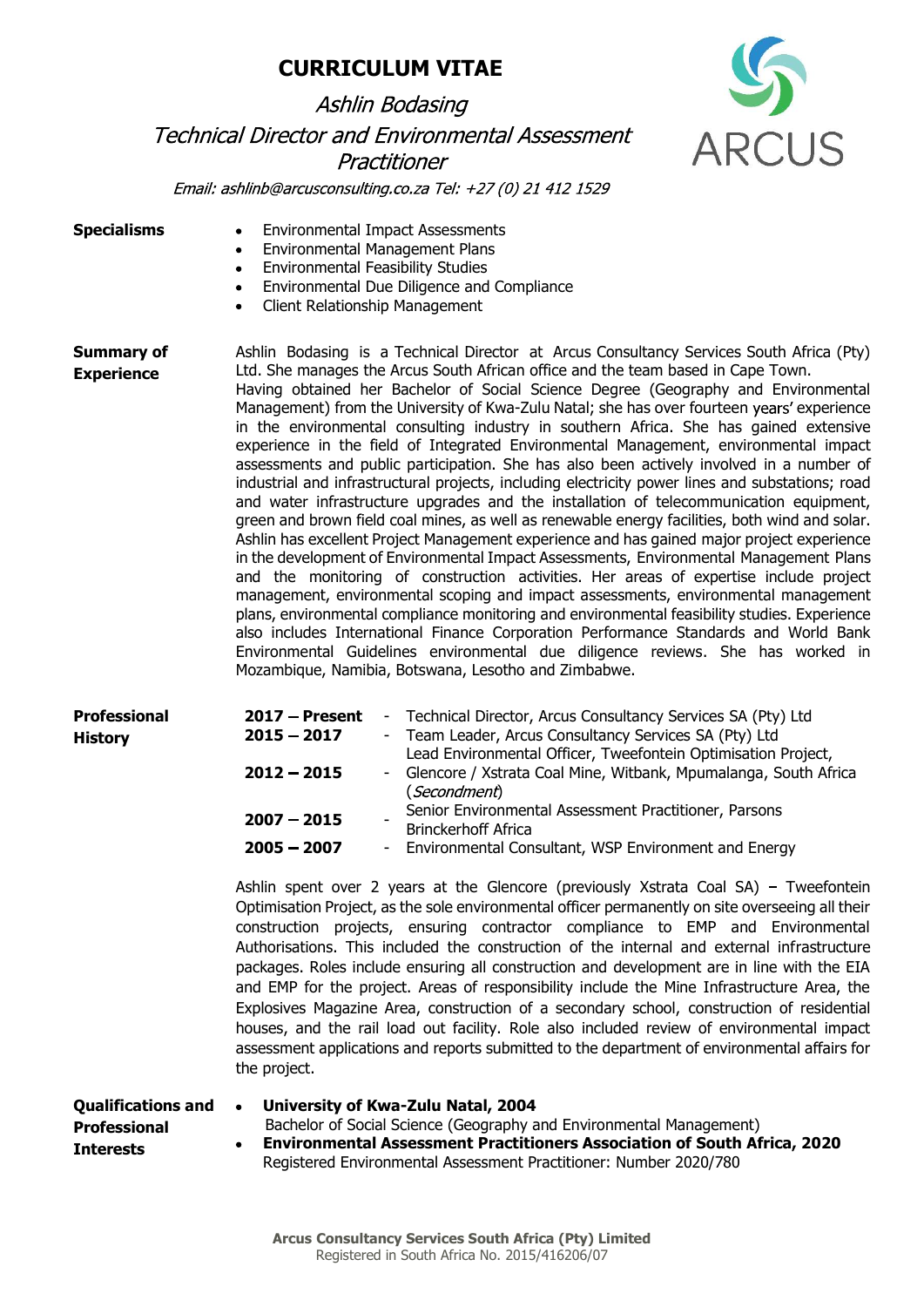#### Project **Experience**

#### Environmental Impact Assessments

- Highlands North, South and Central Wind Energy Facilities, 2018-present. Project Director (client liaison) and Lead EAP.
- Paulputs Wind Energy Facility, 2018-present. Project Director (client liaison) and Lead EAP.
- San Kraal Wind Energy Facility, 2016- 2018. Project Director (client liaison) and Lead EAP.
- Phezukomoya Wind Energy Facility, 2016 2018. Project Director (client liaison) and Lead EAP.
- Kolkies and Karee Wind Energy Facilities, 2016-2016. Project Director (Client liaison) and Lead EAP.
- Komsberg East and West Wind Energy Facilities 2015-2016. Project Director (Client Liaison) and EAP.
- Umsinde Emoyeni Wind Energy Facilities, 2015-2018. Project Director (Client Liaison) and EAP.

#### Ecological Impact Assessments and Monitoring

- Confidential Wind Farm, 2017-2018, Northern Cape Province. Project Director (Client Liaison), coordination and management of ecologists (bird and bat), review of technical and specialists impact assessments.
- Paulputs Wind Energy Facility 2017-present, Northern Cape Province. Project  $\bullet$ Director (Client Liaison), coordination and management of ecologists (bird and bat), review of technical and specialists impact assessments.
- Highlands Wind Energy Facilities 2017 2018, Northern Cape Province. Project  $\bullet$  . Director (Client Liaison), coordination and management of ecologists (bird and bat), review of technical and specialists impact assessments.
- Komsberg Wind Farms, 2015-2016. Project Director (Client Liaison), coordination and management of ecologists (bird and bat), review of technical and specialists impact assessments.
- Kolkies and Karee Wind Energy Facilities 2015-2016. Project Director (Client Liaison), coordination and management of bird and bat specialists and review of technical and impact assessment reports.
- Umsinde Wind Energy Facilities, Additional Bird Monitoring. Project Director.  $\bullet$ Coordination and management of bird specialists and review of technical reports.
- Kap Vley Wind Energy Facility, Bird and Bat Pre-Construction Monitoring. Project Director. Coordination and management of bird and bat specialists, review of technical reports.
- $\bullet$ Highlands Wind Energy Facility, Bird and Bat Pre-Construction Monitoring. Project Director. Coordination and management of bird and bat specialists, review of technical reports.
- Hopefield Wind Farm Operational Monitoring. Project Manager. Coordination and  $\bullet$ management of bird and bat specialists, review of technical reports.
- Gouda Wind Farm Operation Monitoring. Project Director. Coordination and management of bird and bat specialists, review of technical reports.

#### Feasibility Studies and Due Diligence Reviews

- **Ecological due diligence for IFC PS6 Wind Energy Developments:** Project Manager. Review and reporting on bird and bat specialist reports to IFC/World Bank Standards - Various sites across South Africa.
- Power Plant Ghana. Project Manager Compilation of environmental due diligence for refinancing, IFC and World Bank Standards, on behalf of Botswana Development Corporation.
- **Ecological Feasibility Study.** Project Director. Review of the feasibility of a site for a  $\bullet$ wind energy facility in relation to bats.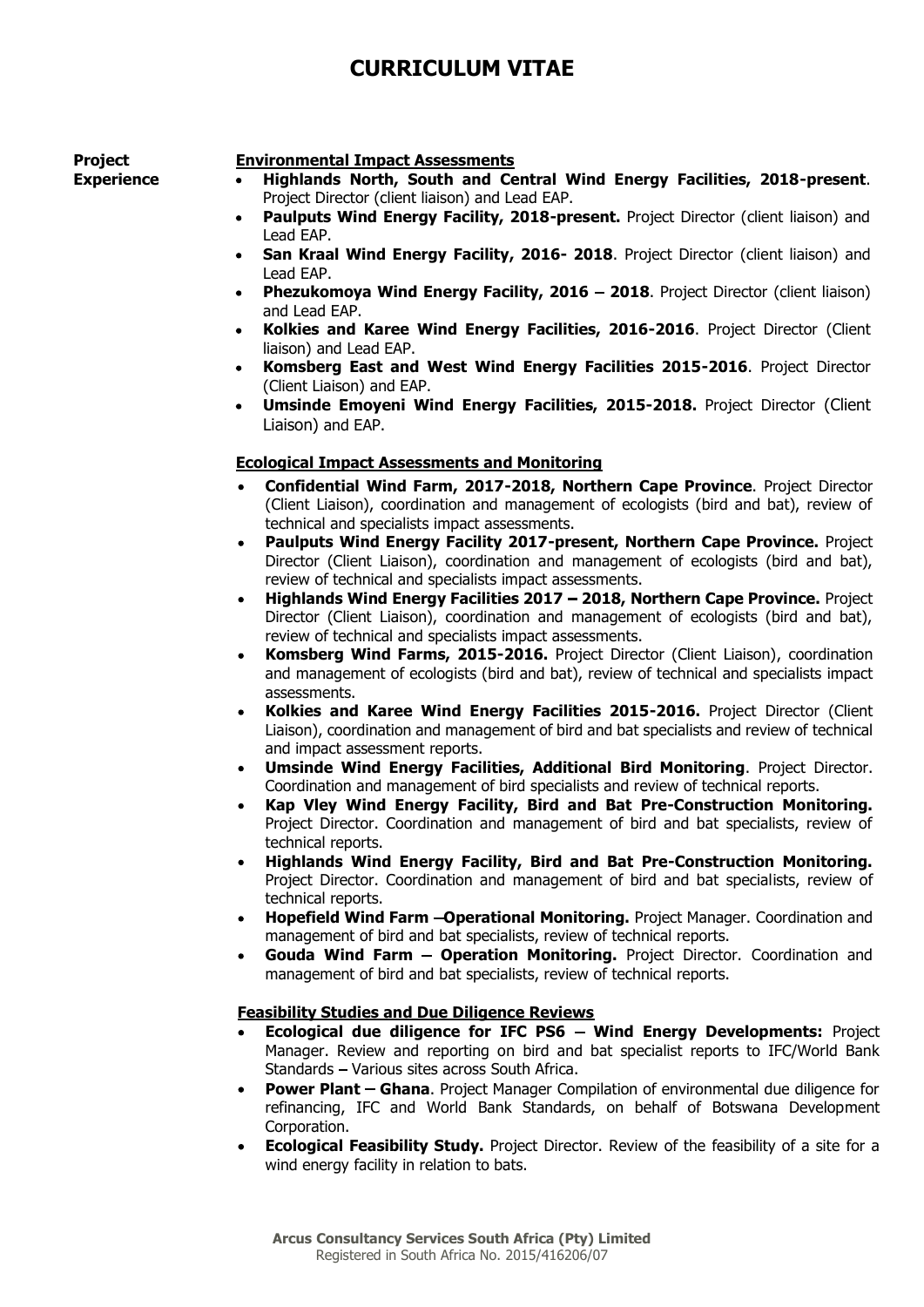$\bullet$ Environmental Feasibility Study. Project Director and EAP. Review of a proposed site for the development of industrial facility.

#### Previous Project Experience

#### Environmental Scoping and Impact Assessments and Project Management for:

- eThekwini Municipality  $\bullet$
- Moreland Developments  $\bullet$
- RBCH Bulk Materials and Handling Facility
- **SAPRFF**
- Mittal Steel Permit Amendment
- Transnet Projects
- ArcelorMittal South Africa  $\bullet$
- MCA-Lesotho  $\bullet$
- Talbot Group Holdings (Australian Mining Company)
- Ncondezi Energy Mozambique

#### Environmental Management Plans and Compliance Monitoring

- Nongoma Road Monitoring Compliance Monitoring  $\bullet$
- eThekwini Municipality Taxi Holding Areas: Canberra Road and Umgeni Road Compilation of the EMP; and Bi-monthly compliance monitoring (site visits) and reporting.
- EMP for Kwezi V3 Kwamashu Fuel Tank Exemption  $\bullet$
- eThekwini Municipality Ridgeview Road Compliance Monitoring
- eThekwini Municipality and Merz and Mclellen Phoenix Overhead Transmission Lines -Compliance Monitoring
- eThekwini Municipality and Merz and Mclellen E8546 E8699 Compliance Monitoring  $\bullet$
- eThekwini Municipality and Merz and Mclellen Environmental Assessment and EMP
- EMP for eThekwini Municipality Parlock Switching Station

#### Training and Auditing

- Petronet Alien Plant Training Compilation of the training material for alien plant identification and removal methods.
- eThekwini Municipality Taxi Holding Areas Canberra and Umgeni Road Contactor and workforce training.
- eThekwini Municipality Kingsway Road Taxi Rank Contactor and workforce training.

#### Environmental Reviews / Terms of Reference

- Biotherm Energy Environmental Project Manager: Independent review of environmental impact assessment reports and management plans compiled for 3 wind farms in the Western Cape and 2 PV Solar Plants in the Northern Cape, to ensure compliance to IFC and World Bank Standards.
- Government of Zimbabwe Hwange Power Station Environmental Project Manager: Compilation of the Terms of Reference for Environmental Management Plan and Environmental and Social Audit of the Hwange Power Plant in Zimbabwe.

#### Pre-Feasibility Studies

Pre-feasibility studies for eThekwini Municipalit, Investec, Sekoko Coal Resources, Mulilo, Sekoko Mining and MCA-Lesotho for renewable energy, coal mines and power plants.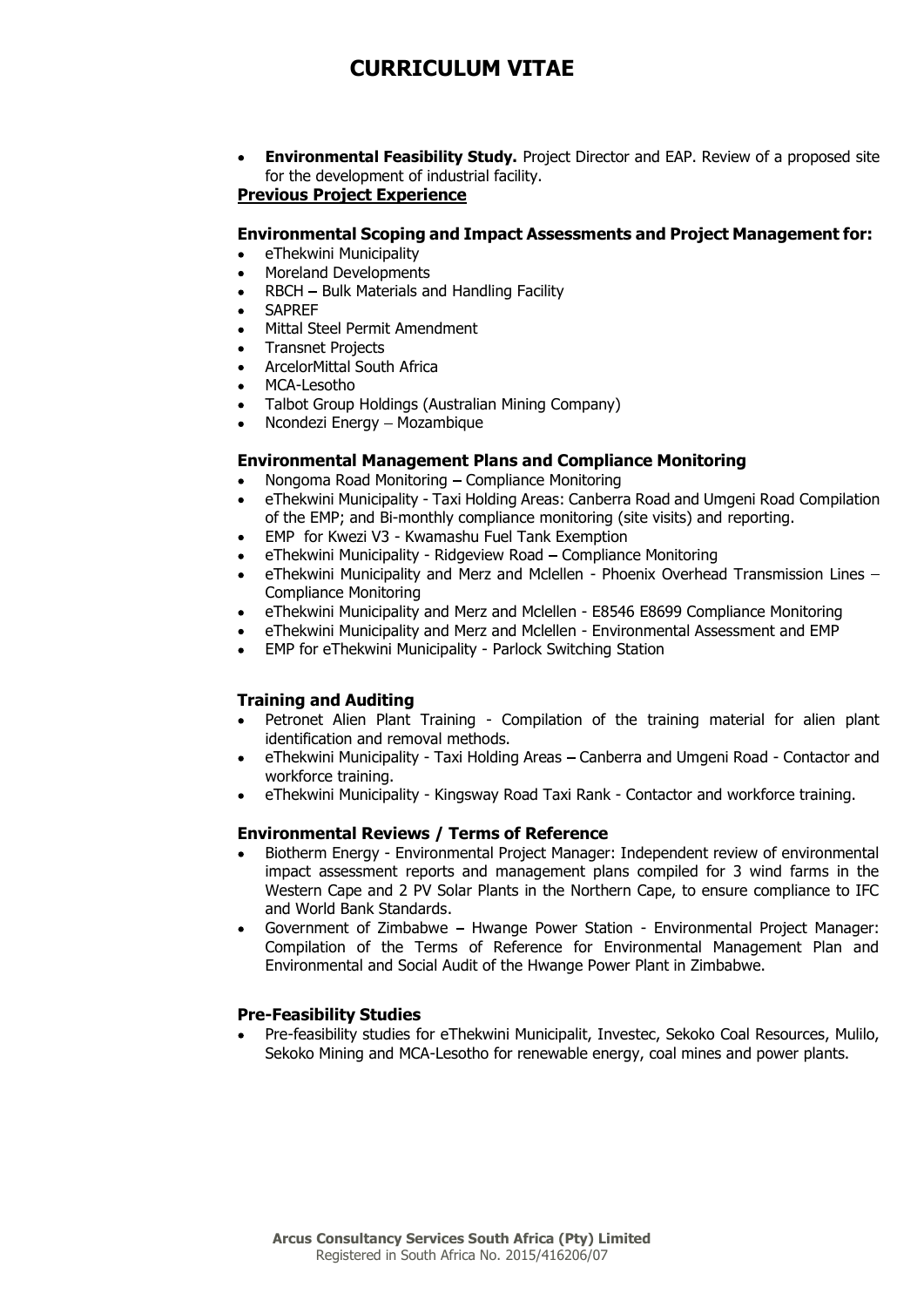Aneesah Alwie

### Environmental Consultant



**ARCUS** 

| Specialisms                                     | Project EAP Assistant<br>$\bullet$<br>Project Manager<br>$\bullet$<br>Project Participation Co-ordinator<br>$\bullet$<br>Due Diligence<br>$\bullet$<br>Project Administration<br>$\bullet$<br>Quality Control<br>$\bullet$                                                                                                                                                                                                                                                                                                                                                                                                                                                                                                                                                                                                                                                                                                                                                                                                                                        |
|-------------------------------------------------|-------------------------------------------------------------------------------------------------------------------------------------------------------------------------------------------------------------------------------------------------------------------------------------------------------------------------------------------------------------------------------------------------------------------------------------------------------------------------------------------------------------------------------------------------------------------------------------------------------------------------------------------------------------------------------------------------------------------------------------------------------------------------------------------------------------------------------------------------------------------------------------------------------------------------------------------------------------------------------------------------------------------------------------------------------------------|
| Summary of<br>Experience                        | Aneesah Alwie is an Environmental Consultant at Arcus. Having obtained her Bachelor<br>of Science Degree (Environment and Water Science) from the University of the Western<br>Cape; she has over 10 years public relations experience in conjunction with 6 years'<br>experience as support to a technical team and 2 years' experience as a professional. She<br>has also attended certified training courses in Environmental Law and Compliance.<br>Aneesah assists in report writing and public participation processes and manages the EIA<br>processes for projects across South Africa. She has a proven track record in producing<br>work of quality standards, within timeframes and budgets. Her excellent organisational<br>and project management skills development enables smooth flow of the assigned project<br>duties and client relations. Starting off as administrator at Arcus she still provides on-<br>going administrative and technical support to colleagues to ensure that their projects are<br>completed in time and within budget. |
| Professional<br>History                         | Environmental Consultant, Arcus SA (Pty) Ltd<br>$2019 -$ Present<br>Project Administrative Assistant, Arcus SA (Pty) Ltd<br>$2017 - 2019$<br>$2014 - 2017$<br>Environmental Technical Assistant, Department of Environmental<br>Management, City of Cape Town<br>Graduate Intern, Department of Economic Development, City of<br>$2012 - 2013$<br>Cape Town                                                                                                                                                                                                                                                                                                                                                                                                                                                                                                                                                                                                                                                                                                       |
| Qualifications and<br>Professional<br>Interests | University of Western Cape, 2009 - 2012<br>$\bullet$<br>Bachelor of Science Degree: Environment and Water Science                                                                                                                                                                                                                                                                                                                                                                                                                                                                                                                                                                                                                                                                                                                                                                                                                                                                                                                                                 |
| Additional<br>Training                          | Business Success Solutions Certificate of Training: EIA Law Event<br>$\bullet$<br>Business Success Solutions Certificate of Training: Environmental Law and Compliance<br>$\bullet$                                                                                                                                                                                                                                                                                                                                                                                                                                                                                                                                                                                                                                                                                                                                                                                                                                                                               |
| Recent<br>Conferences and<br>Seminars           | Windaba 2018<br>Windaba 2017<br>$\bullet$                                                                                                                                                                                                                                                                                                                                                                                                                                                                                                                                                                                                                                                                                                                                                                                                                                                                                                                                                                                                                         |
| <b>Additional Skills</b>                        | Computer Skills: Office / 365 including Microsoft Word, Excel, Outlook and PowerPoint.<br>Afrikaans (2 <sup>nd</sup> language)<br>$\bullet$<br>ArcGIS Pro<br>$\bullet$<br>Public Liaison<br>$\bullet$<br>Office Administration<br>$\bullet$                                                                                                                                                                                                                                                                                                                                                                                                                                                                                                                                                                                                                                                                                                                                                                                                                       |
| Project<br>Experience                           | <b>Environmental Impact Assessments</b><br>Part II Amendment of the Authorised Juno WEF, Western Cape Province. 2020<br>٠<br>- current. Assistant EAP, project manager and public participation co-ordinator.<br>Proposed Expansion of the Darling National Demonstration Wind Farm and<br>$\bullet$<br>Associated Infrastructure (Darling 1B Wind Energy Facility), Western Cape<br>Province. 2021 - current. Assistant EAP, project manager and public participation co-<br>ordinator.<br>Proposed Development of the up to 400 kV De Aar 2 South Transmission Line<br>$\bullet$<br>and Switching Station, Northern Cape Province. 2021 - current. Assistant EAP,<br>project manager and public participation co-ordinator.                                                                                                                                                                                                                                                                                                                                     |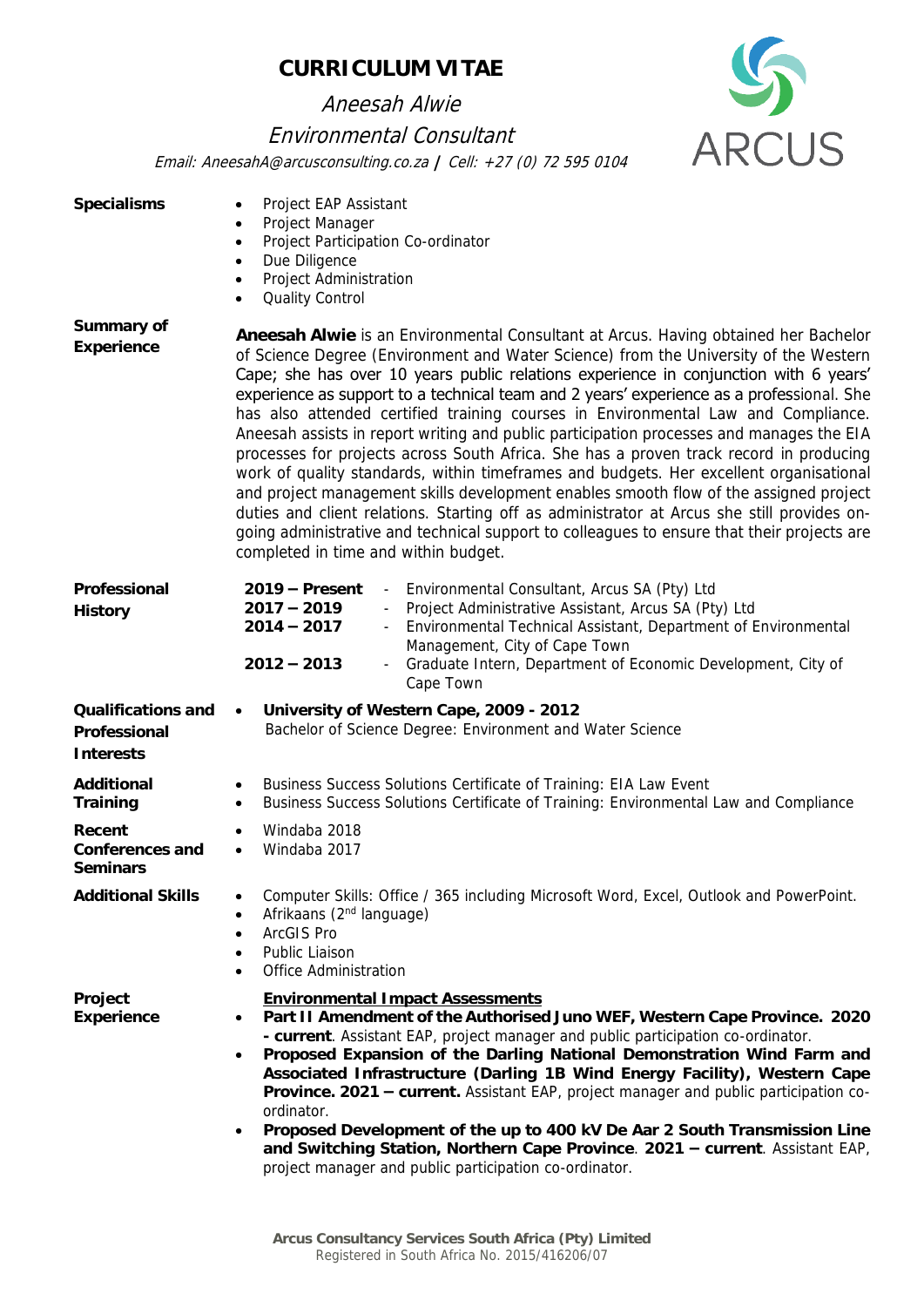- **Proposed Electrical Grid Connection and Associated Infrastructure for the San Kraal Split 1, Hartebeesthoek East, Phezukomoya Split 1, and Hartebeesthoek West Wind Energy Facilities, Eastern and Northern Cape Provinces. 2019 – 2020**. Assistant EAP, project manager and public participation co-ordinator.
- **Part II Amendment of the Authorised San Kraal WEF, Eastern and Northern Cape Provinces. 2019 – 2020**. Assistant EAP, project manager and public participation co-ordinator.
- **Part II Amendment of the Authorised Phezukomoya WEF, Eastern and Northern Cape Provinces. 2019 – 2020**. Assistant EAP, project manager and public participation co-ordinator.
- **San Kraal WEF, Eastern and Northern Cape Provinces. 2017 - 2018.** Provided administrative support during public participation process.
- **Phezukomoya WEF, Eastern and Northern Cape Provinces. 2017 - 2018.**  Provided administrative support during public participation process.
- **Umsinde Emoyeni WEF, Western and Northern Cape Provinces. 2017 - 2018.**  Provided administrative support during public participation process.
- **Proposed Residential Development, Elands Bay, Western Cape Province. 2017 – 2019.** Assisted in writing the Basic Assessment Report, project manager and public participation co-ordinator.
- **Juno WEF, Western Cape Province. 2018 – 2019.** Provided administrative support during public participation process.
- **Highlands WEF, Eastern Cape Province. 2018 – 2020.** Provided administrative support during public participation process.
- **Paulputs WEF, Northern Cape Province. 2018 – 2020.** Provided administrative support during public participation process.

#### **Environmental Control Officer**

• **Proposed Residential Development, Elands Bay, Western Cape Province. August 2019 – 2020.** Conduct environmental compliance monitoring of residential development.

#### **Environmental Due Diligence**

- **Environmental Due Diligence at Aggeneys PV 1 and Aggeneys PV 2, Northern Cape Province. April 2021.** Assistant project manager. Compilation of environmental due diligence reports for Total Solar.
- **Environmental Due Diligence at Geelstert Solar Facility 1 and Geelstert Solar Facility 2, Northern Cape Province. April 2021.** Assistant project manager. Compilation of environmental due diligence reports for Total Solar.

#### **Other**

• **Consent Letters for the Amended San Kraal and Phezukomoya WEF developments. July 2021.** Project manager. Compilation of consent letters for the WEF developments.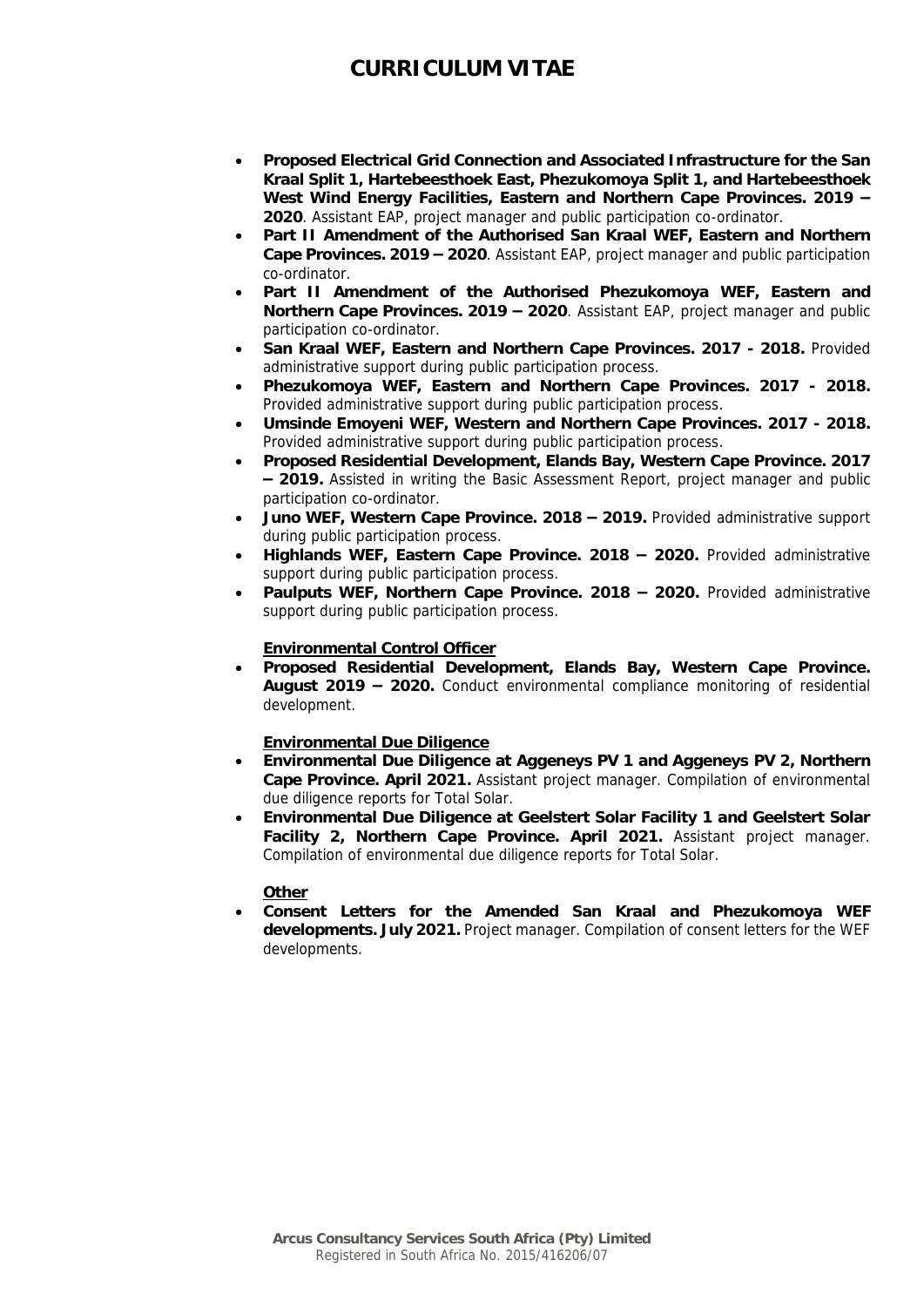Ashleigh Blackwell

Senior Environmental Consultant & Project Manager Email: AshleighB@arcusconsulting.co.za Cell: +27 (0) 79 895 1456

**ARCUS** 

| Specialisms                                     | Project Management;<br>$\bullet$<br>Environmental Permitting;<br>$\bullet$<br>Environmental Licencing;<br>$\bullet$<br>Project Participation;<br>$\bullet$<br>Client Engagement;<br>$\bullet$<br>Review; and<br>٠<br>Due Diligence / Auditing.<br>$\bullet$                                                                                                                                                                                                                                                                                                                                                                                                                                                                                                                                                                                                                                                                                                                                                                                                                                                                                                                                                                                                                   |
|-------------------------------------------------|-------------------------------------------------------------------------------------------------------------------------------------------------------------------------------------------------------------------------------------------------------------------------------------------------------------------------------------------------------------------------------------------------------------------------------------------------------------------------------------------------------------------------------------------------------------------------------------------------------------------------------------------------------------------------------------------------------------------------------------------------------------------------------------------------------------------------------------------------------------------------------------------------------------------------------------------------------------------------------------------------------------------------------------------------------------------------------------------------------------------------------------------------------------------------------------------------------------------------------------------------------------------------------|
| Summary of<br>Experience                        | Ashleigh Blackwell is a Senior Environmental Consultant and Project Manager Arcus<br>Consultancy Services South Africa (Pty) Ltd. She is a registered SACNASP Environmental<br>Consultant with over 4.5 years working experience in the environmental sector, namely<br>the Renewable Energy and Mining sectors. In addition, she has reporting experience for<br>the International Finance Corporation (IFC) and Equator Principles (EP) Performance<br>Standards and the World Bank Environmental Guidelines in Africa. Ashleigh has a proven<br>track record in managing environmental projects to the required quality standards,<br>timeframes and budgets. Her core responsibilities include client management and project<br>implementation, reporting and execution. Ashleigh completed her BSc (Hons) in<br>Conservation Ecology at the University of Stellenbosch and is currently completing her<br>MSc at the University of Witwatersrand and her Project Management Professional (PMP)<br>Certification through the Project Management Institute (PMI). Ashleigh has attended<br>certified workshops and training courses in Environmental Law, Environmental Waste Act<br>Enforcement, Soil Survey and Soil Classification, and Section 21 Water use Licencing. |
| Professional<br>History                         | 2020 - Present - Senior Environmental Consultant & Project Manager, Arcus SA (Pty) Ltd<br>2019 - 2020 - Senior Environmental Consultant & Project Manager, Kongiwe<br>Environmental (Pty) Ltd.<br>2017 - 2019 - Environmental Consultant, Kongiwe Environmental (Pty) Ltd.<br>2016 - 2017 - Environmental Consultant, Savannah Environmental (Pty) Ltd.                                                                                                                                                                                                                                                                                                                                                                                                                                                                                                                                                                                                                                                                                                                                                                                                                                                                                                                       |
| Qualifications and<br>Professional<br>Interests | Shaw Academy, 2020<br>$\bullet$<br>Professional Diploma in Leadership and Management<br>Project Management Institute (PMI), 2020<br>٠<br>Project Management Professional (Ongoing)<br>University of Witwatersrand, 2020 - 2021<br>$\bullet$<br>Master of Science: Environmental Science (Ongoing)<br>Stellenbosch University, 2011 - 2015<br>Bachelor of Science Honours Degree: Conservation Ecology                                                                                                                                                                                                                                                                                                                                                                                                                                                                                                                                                                                                                                                                                                                                                                                                                                                                         |
| Recent<br>Conferences and<br>Seminars           | February 2020, South African Coal Mining Conference, SAIMM<br>November 2018 - EIA Law Event, Business Success Solutions<br>$\bullet$<br>February 2018 - Waste Compliance and Enforcement Training, Imbewu Sustainability<br>$\bullet$<br>Solutions (Pty) Ltd<br>June 2017 - SAPVIA Conference<br>$\bullet$                                                                                                                                                                                                                                                                                                                                                                                                                                                                                                                                                                                                                                                                                                                                                                                                                                                                                                                                                                    |
| <b>Additional Skills</b>                        | GIS Mapping<br>٠<br>Soil and Agricultural Impact Assessment<br>$\bullet$<br>Office Suite Proficient<br>$\bullet$<br>Afrikaans (2 <sup>nd</sup> language)                                                                                                                                                                                                                                                                                                                                                                                                                                                                                                                                                                                                                                                                                                                                                                                                                                                                                                                                                                                                                                                                                                                      |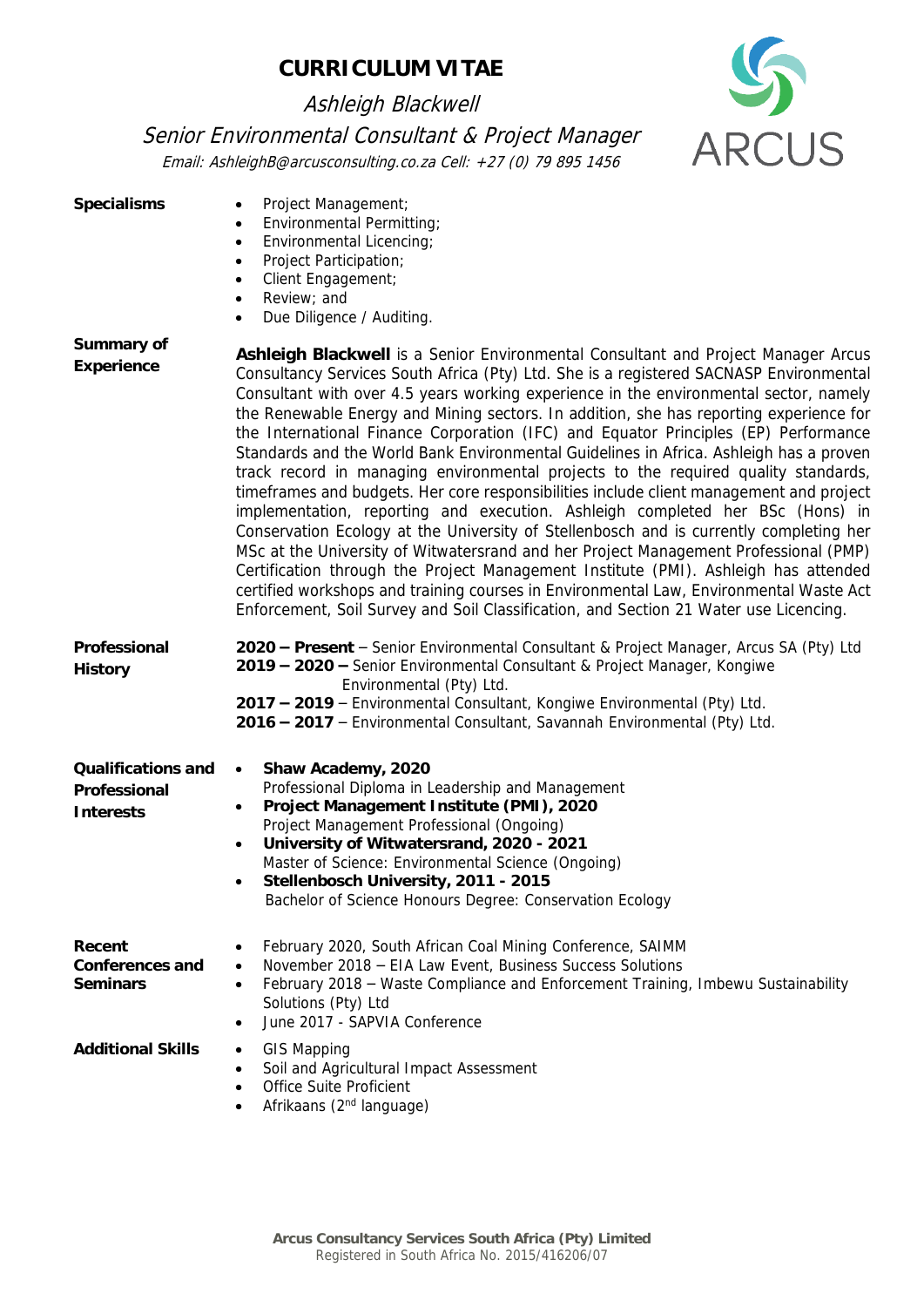**Project Experience**

#### **Environmental Impact Assessments**

- **Paulputs Wind Energy Facility, 2020.** Part II Amendment Reproting. Project Management Services. Project Manager, Team Lead, Peer Reviewer.
- **De Aar 2 South (Pty) Ltd, 2020.** Basic Assessment Reporting for BESS and Substation. Project Management Services. Project Manager, Team Lead, Peer Reviewer.
- **Raubex Phase 1 and 2 Beitsbridge Border Expansion Project, Zimbabwe, 2019 - 2020.** Project Management Services. Project Manager, Team Lead, Peer Reviewer.
- **Ergo Mining (Pty) Ltd: The Marievale Project, Gauteng Province. 2019 - 2020.**  EIA and WULA. Project Manager, Senior EAP, Peer Review.
- **Crown Gold Recoveries (Pty) Ltd: Reclamation of the Soweto Cluster Dumps, Gauteng Province. 2019 - 2020.** EIA and WULA. Project Manager, Senior EAP, Peer Review.
- **Ergo Mining (Pty) Ltd: The Valley Silts Project, Gauteng Province. 2019 - 2020.** EIA and WULA. Project Manager, Senior EAP, Peer Review.
- **Umsimbithi Mining (Pty) Ltd: The eMakhazeni Integrated Water Use Licence, Mpumalanga Province. 2019 – 2020.** Team Lead, Project Manager.
- **Ergo Mining: Reclamation and Reprocessing of the City Deep Dumps, Gauteng Province, 2018 – 2019.** EIA and WULA. Project Manager, Senior EAP, Peer Review.
- **Ergo Mining: Reclamation and Reprocessing of the Rooikraal TSF, Gauteng Province, 2018 – 2019.** EIA and WULA. Project Manager, Senior EAP, Peer Review.
- **Umsimbithi Mining Pty) Ltd: The eMakhazeni Mining Project Mpumalanga Province. 2017 – 2018.** Project Manager and EAP for the EIA process.
- **Rand Water: Tanganani Bulk Infrastructure Project, Gauteng Province. 2017 – 2018.** Project Manager and EAP for the BA process.
- **Eskom Holdings SOC Limited: Olifantshoek Substation and Powerline, Northern Cape Province, 2017 – 2018.** Project Manager and EAP for the BA process.
- **Johannesburg Development Agency: Lehae Training Academy and Fire Station, Gauteng Province, 2017.** Project Manager and EAP for the BA process
- **REDISA: Cato Ridge Pre-Processing Waste Tyre Depot, KwaZulu-Natal Province, 2017.** Project Manager and EAP for the BA process.
- **REDISA: Vishoek Pre-Processing Waste Tyre Depot, Mpumalanga Province, 2017.** Project Manager and EAP for the BA process.
- **REDISA: Nelspruit Pre-Processing Waste Tyre Depot, Mpumalanga Province, 2017.** Project Manager and EAP for the BA process.
- **Building Energy: Skuitdrift Solar Energy Facility, Northern Cape Province, 2016 -2017.** Project Manager and EAP for the BA process.
- **Building Energy: Klawer Watercourse Crossing, Western Cape Province, 2016 -2017.** Project Manager and EAP for the BA process.
- **ACED: Gunsfontein WEF, Northern Cape Province. 2016.** Assistant EAP, Assistant PPP.
- **Juwi Renewable Energies: Hartebeeste WEF, Western Cape Province. 2016.**  Assistant EAP, Assistant PPP.

#### **Environmental Auditor**

- **Glencore Coal South Africa: Environmental Auditing, Mpumalanga Province. 2019.** Auditing of Environmental Authorisation, Environmental Management Programme, Water Use Licencing and Waste Management Licencing Auditing, Mpumalanga Complexes. Lead Auditor of 43 Licences.
- **Glencore Coal South Africa: Environmental Auditing, Mpumalanga Province. 2018.** Auditing of Environmental Authorisation, Environmental Management Programme, Water Use Licencing and Waste Management Licencing Auditing, Mpumalanga Complexes. Lead Auditor of 43 Licences.